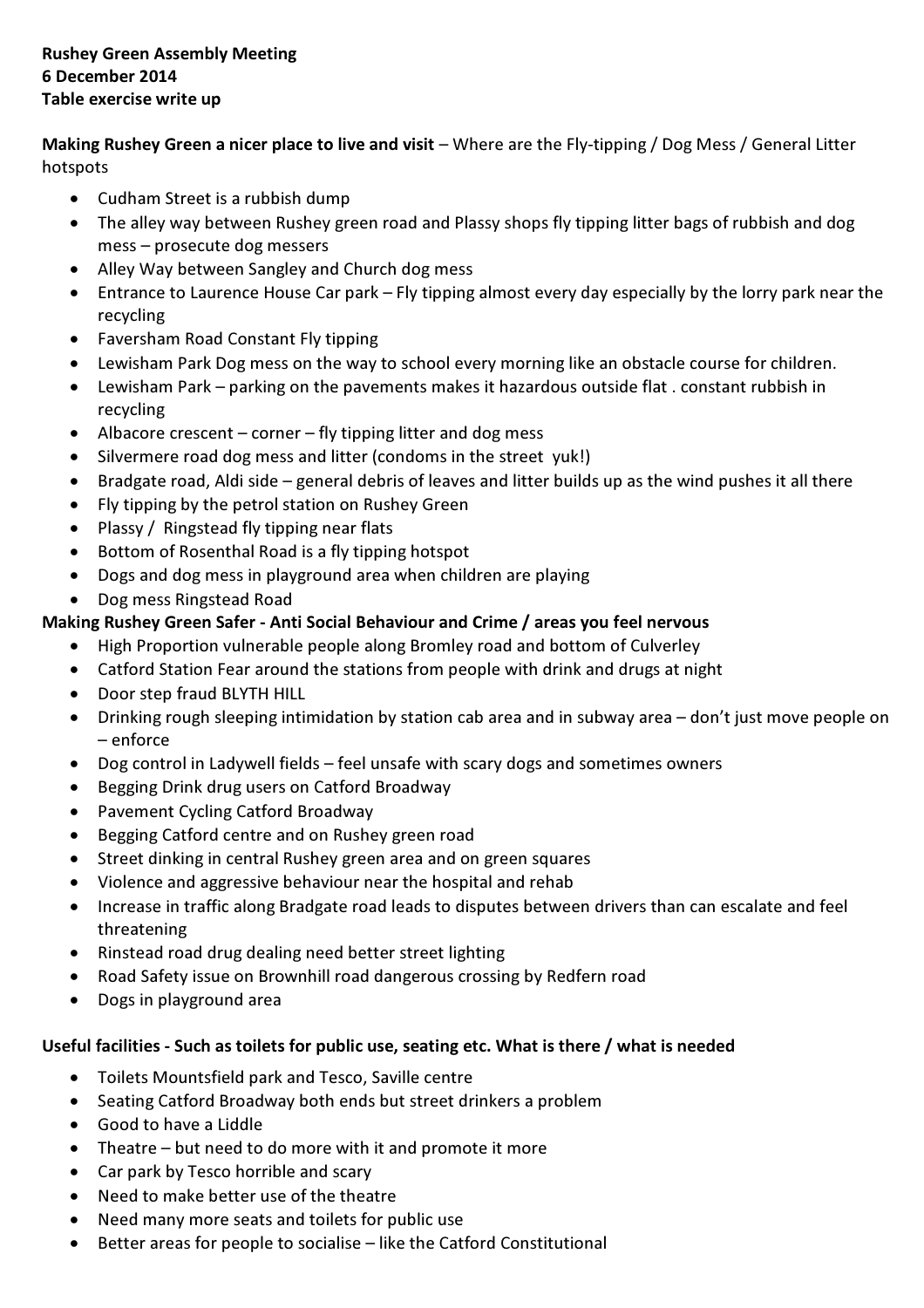### Businesses - The best shops and businesses in Rushey Green - what businesses would you like Catford to attract

- Support businesses to take pride in their shops sweep up outside, clear litter etc
- Clean up and Beautify area near Tescos
- Bring M&S back to Catford
- Need a haberdashers/wool shop
- Love having a cost
- Bring back the Catford Canteen
- Book and toy shop needed
- Put a nice coffee shop at the station like at Denmark hill pride as soon as you leave the station
- Love CATFORD Constitutional Club make something similar at the old Catford Bridge Pub Site
- Platinum hair salon is great
- Like low cost but big name supermarkets like Aldi and Liddle
- The music shop is great work with them for live music
- Flower stall on the Broadway is great
- 3d printing shop would be a big draw to the area
- Affordability in the area without being cheap
- Bigger quality retailers want a John Lewis, Next, M and S etc
- Fresh fish monger / proper butcher needed
- No more chicken shops or betting shops please
- Like the Broadway  $-$  it is going in the right direction
- Improve the shops fronts- more incentives for businesses to do this
- Want nice wine bars and restaurants places for people my age (30's) to relax with friends without leaving Catford
- More small delis and wine bars
- No more discount stores or 99 p stores, we want quality stores in Catford

#### Developing the area - Areas that have potential to be beautified / or small areas that could be developed how?

- More trees please
- Pretty bulbs in community spaces
- More flowers and greenery in Rushey green
- New play equipment in Lewisham park repair bent fences where dogs can get into children's play area
- Replace trees that have been cut down in Rushey Green
- Better street lighting in Rushey Green esp. holbeach road
- Improve paving on Rushey Green Ringsted road
- Street furniture can attract unwanted loiterers
- Fly tipping hotspot bottom of Rosenthal road
- Maintain green areas more  $-$  make them open and accessible
- Make the area more friendly for older people and people with disabilities
- Make the green squares a focal point with are and creative activities
- Rushey Green, maybe add planters like in Ladywell on the wider areas
- Hanging baskets for pretty flowers makes high streets look pretty and cared for
- Vacant area by station on Doggett Road could be developed or community garden or allotments
- Develop car park at Tesco dear, underused, dirty and scary
- Put flags on flag poles on Rushey Green, Brownhill rd, Bromley rd, Catford Hill and Plassy rd
- NEED more public toilets or toilets for public use in shops/cafes

#### Resources - What are the great local clubs, community projects, voluntary groups, residents groups and any other things you love about Rushey Green

• Rushey Green Time Bank